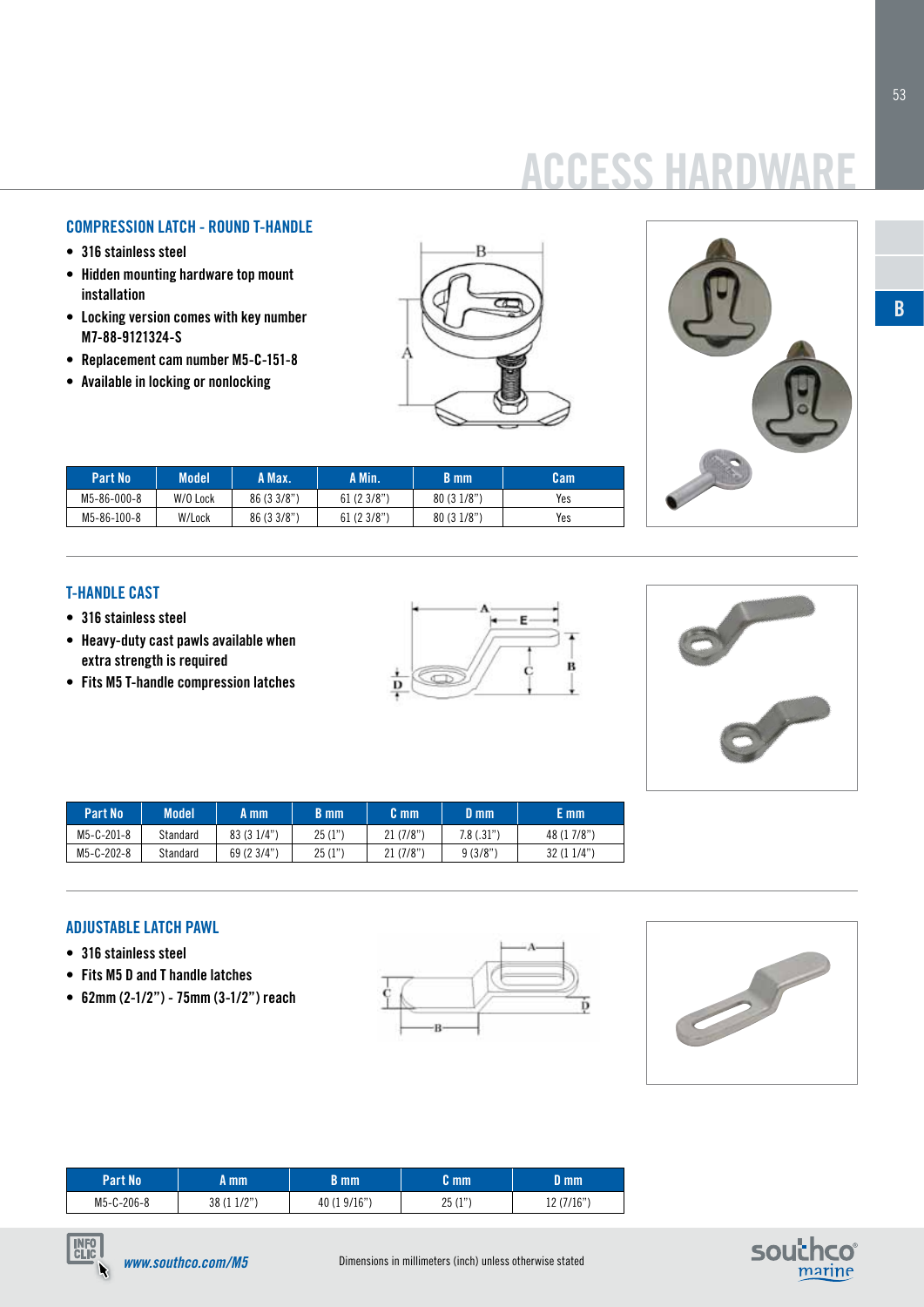# **M5 Cam Latch · Lift & Turn Handle**







### **cam LATCH - SQUARE T-HANDLE**

- **• 316 stainless steel**
- **• Hidden mounting hardware**
- **• Studded installation**
- **• Spring loaded handle for anti-rattle operation**
- **• Backing plate included**
- **• Available in locking or nonlocking**
- **• Comes with striker M5-C-621-8**
- **• Cam number: M5-C-151-8 (sold separately)**
- **• Locking version key number M7-88-9121324-S**

| Part No     | Model    | A Max.     | A Min.      | B mm        | C mm      | Cam            |
|-------------|----------|------------|-------------|-------------|-----------|----------------|
| M5-54-000-8 | W/O Lock | 90(39/16") | 79 (3 1/8") | 79 (3 1/8") | 96(33/4") | N <sub>0</sub> |
| M5-54-100-8 | W/ Lock  | 90(39/16") | 79 (3 1/8") | 79 (3 1/8") | 96(33/4") | N <sub>0</sub> |





# **cam LATCH t-handle EXPOSED FASTENER**

- **• Spring loaded for anti-rattle operation**
- **• Durable Stainless Steel**
- **• Available with integral lock**
- **• Cam number M5-C-151-8 (sold separately) (see page 85)**

| Part No     | Model       | A Max.      | A Min.    | B mm        | C mm    | Cam |
|-------------|-------------|-------------|-----------|-------------|---------|-----|
| M5-55-000-8 | Non locking | 69 (2 3/4") | 76 (3")   | 64 (2 1/2") | 76 (3") | Yes |
| M5-55-100-8 | Locking     | 69 (2 3/4") | 81(21/4") | 64 (2 1/2") | 76 (3") | No  |





### **9MM nylon spacer FOR SQUARE T-HANDLE**

- **• Nylon (NBR)**
- **• Suits Square T-handle Cam Latches**

| Part No'   | A mm.         | B mm         | m <sub>m</sub> | ) mm   |
|------------|---------------|--------------|----------------|--------|
| M5-C-908-2 | (21/2")<br>64 | (33/8"<br>85 | (1/4"          | (3/8") |



**B**